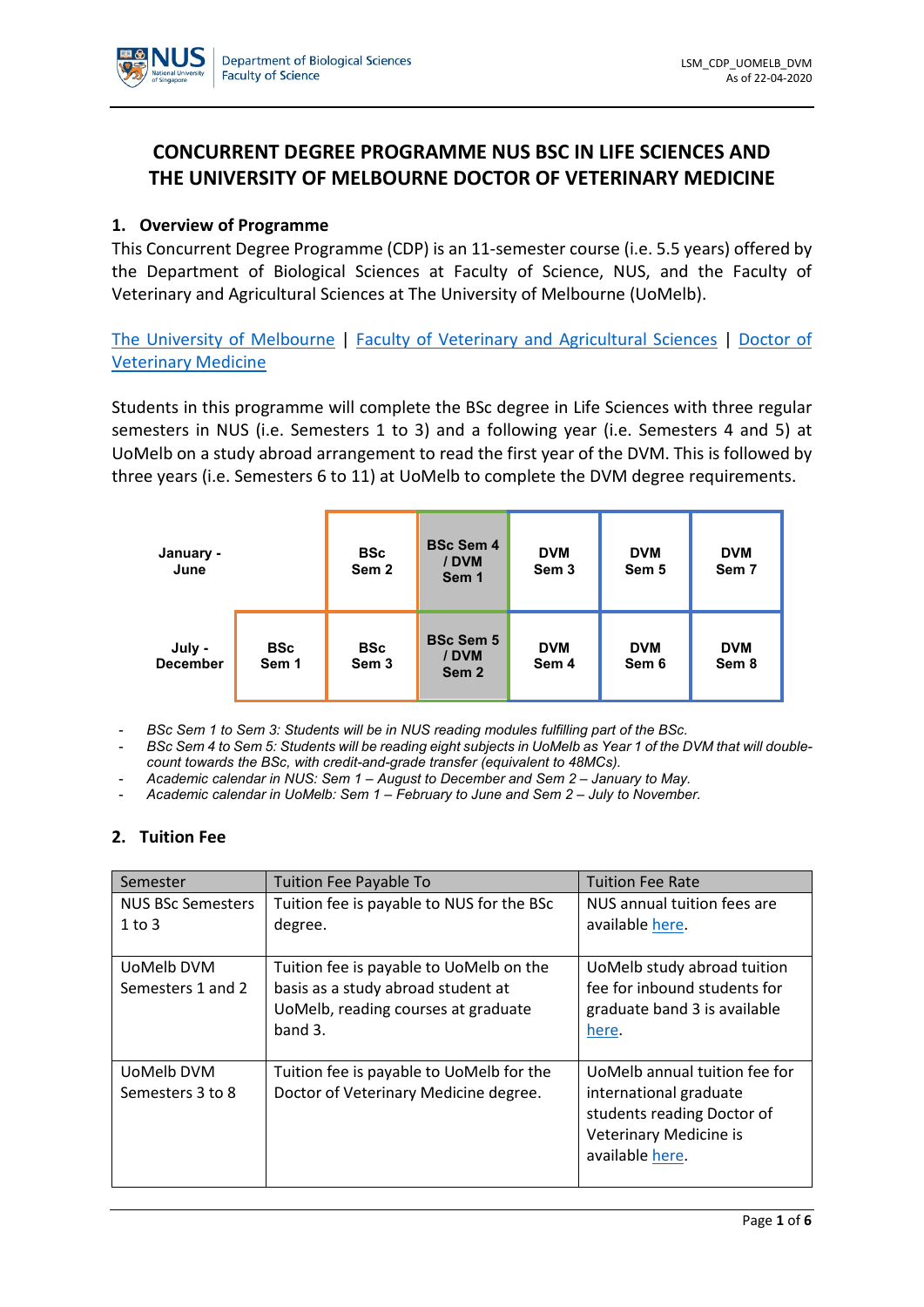

#### **3. Admissions**

*Open to successful candidates who have been offered a place with NUS Faculty of Science.*

*Eligible undergraduate candidates will need to gain entry to NUS Faculty of Science and declare to read Life Sciences Major as the primary discipline.*

Application window is in May; the shortlisting and selection will be conducted in June. The outcome of the application will be released in July. All applicants will be considered, and shortlisted candidates will be required to attend an interview to assess their academic competencies, experience relevant to veterinary studies, aptitude for the programme, and other relevant criteria.

#### **4. Continuation Requirements**

Successful candidates joining the programme will need to meet the continuation requirements in order the maintain the participation. UoMelb will review each NUS Life Sciences Major participant with these criteria before confirming the offer for entry to the DVM at the end of the Semester 3 of the CDP.

The continuation requirements for Cohort AY2020/21 onwards are:

| While student is in NUS |  |
|-------------------------|--|
|                         |  |

| No. | <b>Continuation Criteria</b> | Descriptions                                                                                                                                                                                                                                                                                                                                                                                                                                                                                                                                                                                                                                                                                                                                                   |  |
|-----|------------------------------|----------------------------------------------------------------------------------------------------------------------------------------------------------------------------------------------------------------------------------------------------------------------------------------------------------------------------------------------------------------------------------------------------------------------------------------------------------------------------------------------------------------------------------------------------------------------------------------------------------------------------------------------------------------------------------------------------------------------------------------------------------------|--|
| 1.  | <b>CDP Continuation CAP</b>  | Attain a continuation CAP of 4.0 or above (out of 5.00) by the<br>end of Semester 2 for a provisional offer from UoMelb for<br>entry to the first year of the DVM, and maintain or improve<br>this CAP by the end of Semester 3 to proceed with the study<br>abroad year in UoMelb.<br>Different from the displayed NUS CAP, this continuation CAP<br>is computed using grades before S/U option is exercised, and<br>only from completed modules with LSM, CM and ST prefixes<br>as well as the module SP1541. A 3:1 weightage will be placed<br>on Level 2000/3000 modules relative to Level 1000 modules,<br>if there is any module above Level 1000 completed at the<br>point of computation.<br>Any student whose continuation CAP falls below 4.00 after |  |
|     |                              | Semester 3 will be required to exit the CDP.                                                                                                                                                                                                                                                                                                                                                                                                                                                                                                                                                                                                                                                                                                                   |  |
| 2.  | <b>Personal Statement</b>    | Submit a one-page personal statement of no longer than 500<br>words, to demonstrate long-standing<br>interest<br>and<br>commitment to animal health, production and welfare, by<br>the end of Semester 2. This should include an introduction<br>(maximum 100 words) and a table documenting any<br>experience with animal handling, such as work experience<br>relevant to veterinary science, participation in animals care<br>or welfare organisations or other relevant activities.<br>The table should document each activity undertaken with<br>date(s), duration (in terms of hours), description of the                                                                                                                                                |  |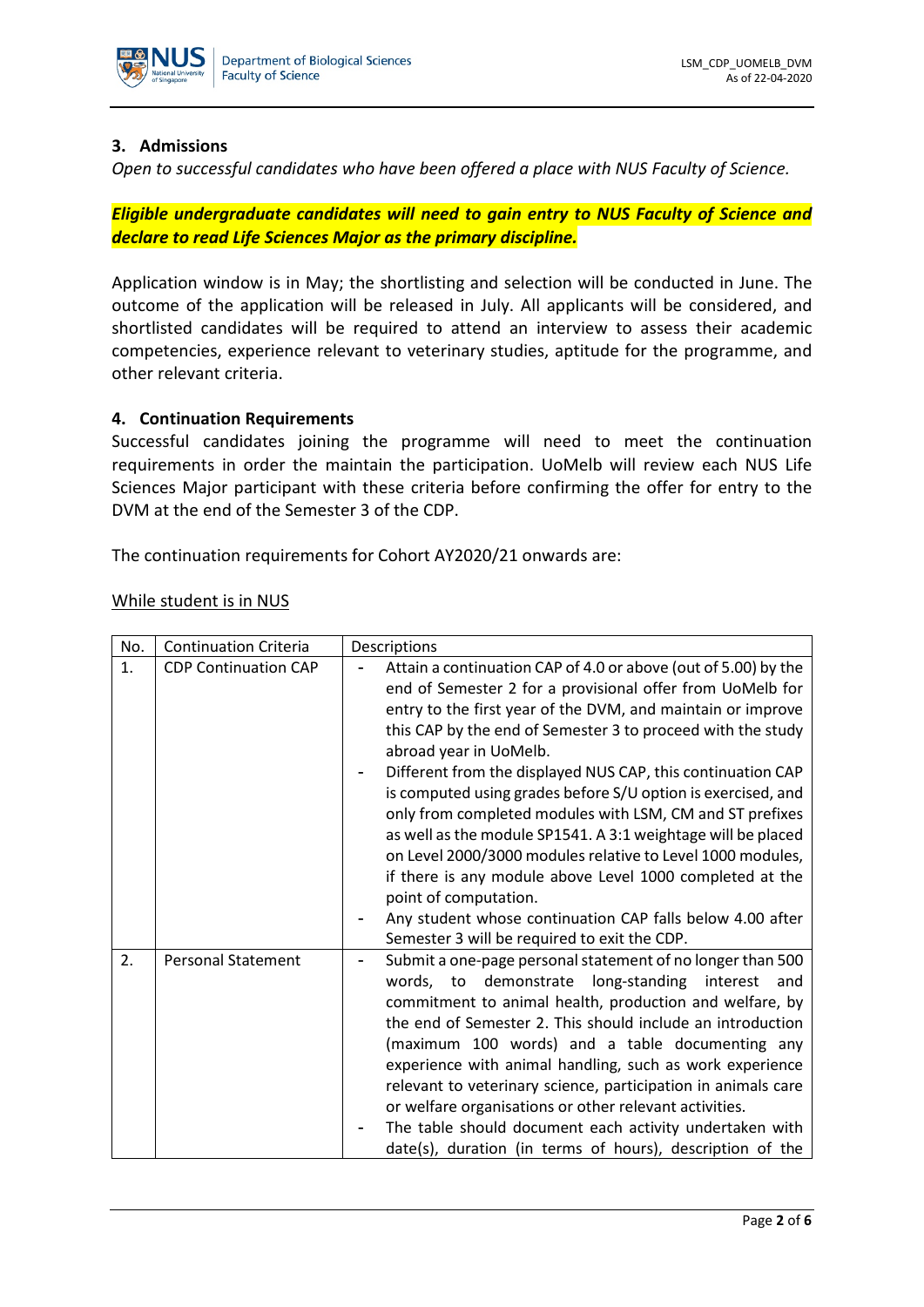

|    |                                                       | activity and a contact email address that can verify the<br>commitment had occurred. |  |  |
|----|-------------------------------------------------------|--------------------------------------------------------------------------------------|--|--|
|    |                                                       | - This can be regarded as an update to the personal statement                        |  |  |
|    |                                                       | submitted as one of the items for the CDP application.                               |  |  |
| 3. | <b>Online Situational</b>                             | - Undertake an online situational judgement test in                                  |  |  |
|    | <b>Judgement Test</b>                                 | September/October, during Semester 1 or 3. The test                                  |  |  |
|    |                                                       | assesses people-centric attributes, such as empathy,                                 |  |  |
|    |                                                       | professionalism, resilience and ethics.                                              |  |  |
|    |                                                       | - Details of this CASPer situational judgement test is available                     |  |  |
|    | at https://altusassessments.com/casper/how-it-works/. |                                                                                      |  |  |

### While student is in UoMelb for the study abroad year

Students must pass prescribed subjects undertaken at UoMelb for articulation into the DVM degree. A student who does not meet the requirements will be required to exit the CDP. The student will then return to NUS to complete the BSc degree, considering all the accepted credit transfer stated for this CDP for any DVM subject completed. The withdrawal and termination processes will follow that of the host university.

### **5. Application for Cohort AY2020/21 Intake**

The application and selection are from May to July 2020, for the incoming freshman starting undergraduate studies in AY2020/2021. On top of having accepted the offer from the NUS Faculty of Science, applicants should have a good pass in the subject biology at pre-university level (i.e. a good pass in H2/GCE A-Level Biology or equivalent) and substantial experience in animal handling. Shortlisted applicants will be invited to an interview.

| Application window    | 4 to 29 May 2020                                                                                                                                                                                                                                                                                                                                                                                                                                            |  |  |
|-----------------------|-------------------------------------------------------------------------------------------------------------------------------------------------------------------------------------------------------------------------------------------------------------------------------------------------------------------------------------------------------------------------------------------------------------------------------------------------------------|--|--|
| Online application    | The portal will be accessible in May. Please click here to apply next                                                                                                                                                                                                                                                                                                                                                                                       |  |  |
| portal                | month.                                                                                                                                                                                                                                                                                                                                                                                                                                                      |  |  |
| Documents to prepare  | In a single PDF document labelled with applicant's name:                                                                                                                                                                                                                                                                                                                                                                                                    |  |  |
| for uploading as part | - One-page personal statement of interest in this programme and                                                                                                                                                                                                                                                                                                                                                                                             |  |  |
| of application        | highlights of relevant credentials (max. 500 words);                                                                                                                                                                                                                                                                                                                                                                                                        |  |  |
|                       | - CV/Résumé;                                                                                                                                                                                                                                                                                                                                                                                                                                                |  |  |
|                       | - A copy of the academic transcript for GCE 'A' Level, IB, Diploma or                                                                                                                                                                                                                                                                                                                                                                                       |  |  |
|                       | equivalent pre-university qualification;                                                                                                                                                                                                                                                                                                                                                                                                                    |  |  |
|                       | - A copy of the NUS Office of Admissions offer letter.                                                                                                                                                                                                                                                                                                                                                                                                      |  |  |
|                       | If multiple PDF documents are uploaded instead, please labelled<br>with applicant's name and relevant note (e.g. statement, CV,<br>transcript, offer).<br>The one-page personal statement should include a table<br>documenting experience with animal handling, listing each<br>activity undertaken with date(s), duration (in terms of hours),<br>description of the activity and a contact email address that can<br>verify the commitment had occurred. |  |  |
| Interview             | Shortlisted applicants will be informed the mode of interview and it will<br>tentatively take place 15 to 26 June 2020 (may be subjected to changes).                                                                                                                                                                                                                                                                                                       |  |  |
| Application outcome   | All applicants will be informed the outcome by 20 July 2020.                                                                                                                                                                                                                                                                                                                                                                                                |  |  |
|                       |                                                                                                                                                                                                                                                                                                                                                                                                                                                             |  |  |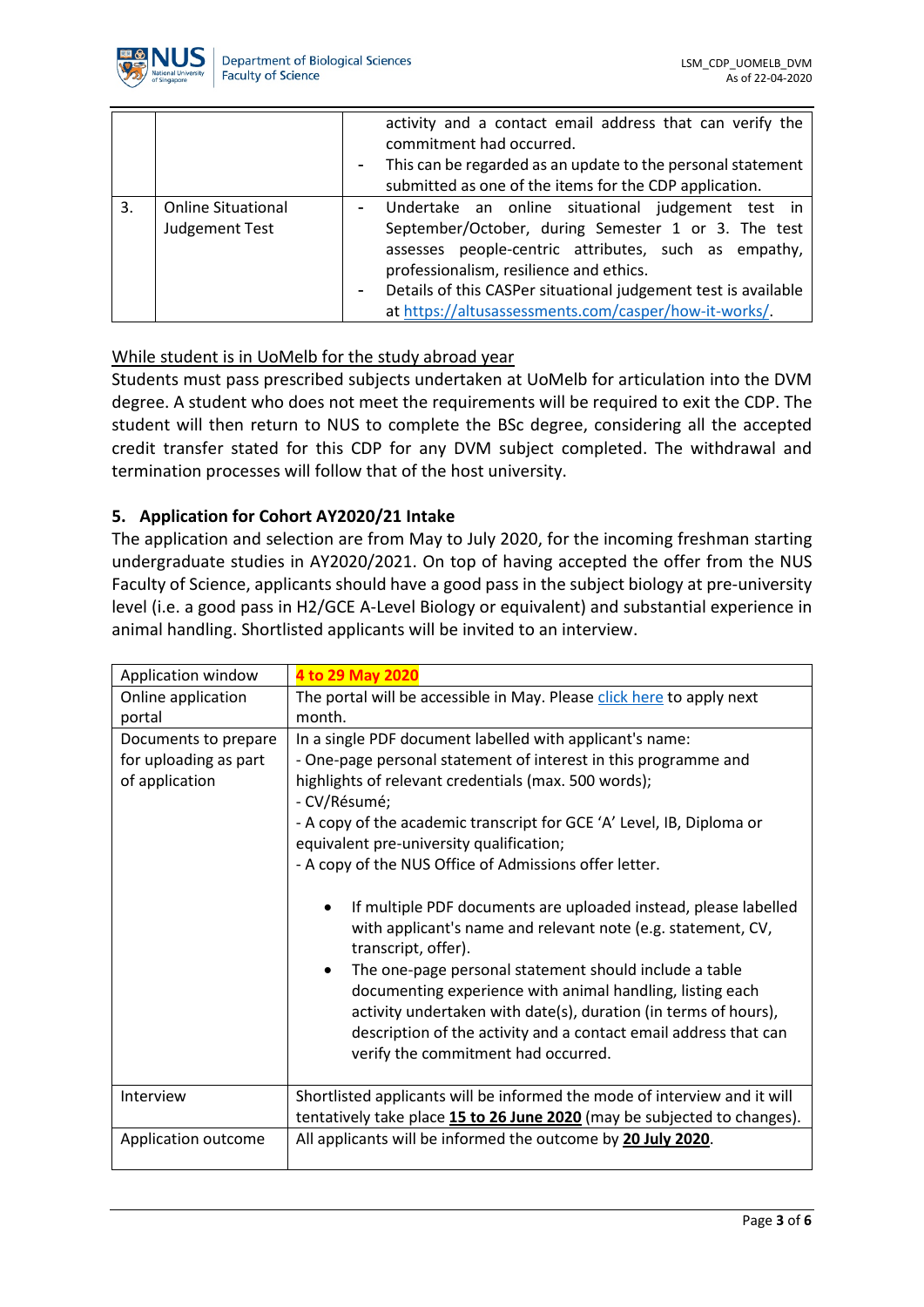

#### **6. Enquiry**

Please contact Life Sciences Enquiry [dbsbox2@nus.edu.sg.](mailto:dbsbox2@nus.edu.sg)

--------------------

*Please see recommended study plan for this CDP on Page 5.*

*Please see the list of subjects in The University of Melbourne and corresponding NUS module codes to be mapped to for credit-and-grade transfer, on Page 6.*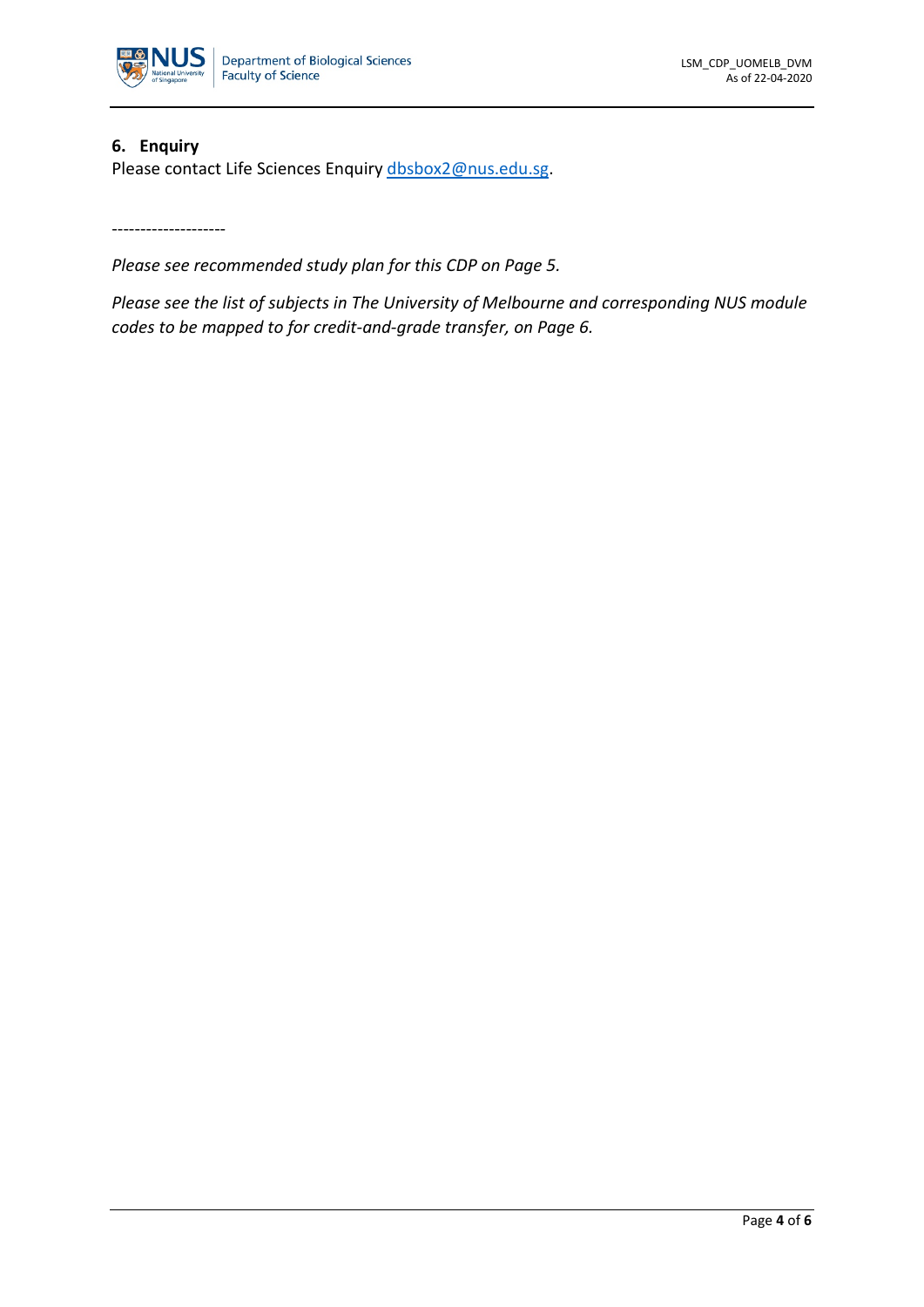

#### **Schedule for Completion of BSc in Life Sciences Cohorts AY2018/19 and after**

**Study Plan for Concurrent Doctor of Veterinary Medicine (DVM) Articulation at The University of Melbourne.**

Numbers in [ ] indicates Modular Credits (MC).

|                   | <b>Semester</b>               | <b>Life Sciences Major Modules</b>                                                                                                                                                                                                                                                                                                                                                                                                                                           | <b>Other Graduation Requirements</b>                                                                                                                                                                                                                                                                                                                                                                                          |
|-------------------|-------------------------------|------------------------------------------------------------------------------------------------------------------------------------------------------------------------------------------------------------------------------------------------------------------------------------------------------------------------------------------------------------------------------------------------------------------------------------------------------------------------------|-------------------------------------------------------------------------------------------------------------------------------------------------------------------------------------------------------------------------------------------------------------------------------------------------------------------------------------------------------------------------------------------------------------------------------|
| ᠇<br><b>YEAR</b>  | Semester 1<br>&<br>Semester 2 | □ LSM1102 Molecular Genetics [4]<br>$\Box$ LSM1105 Evolutionary Biology [4]<br>$\Box$ LSM1106 Molecular Cell Biology [4]<br>$\Box$ CM1401 Chemistry for Life Sciences [4]<br>□ ST1232 Statistics for Life Sciences [4]<br>□ LSM2191 Laboratory Techniques in Life<br>Sciences [4]<br>Pass 3 LSM22xx (except LSM2288/9)<br>$[3X4=12]$ :<br>Recommended LSM22xx:<br>LSM2211 Metabolism and Regulation<br>LSM2212 Human Anatomy<br>LSM2233 Cell Biology<br>LSM2252 Biodiversity | $\Box$ GER - Quantitative Reasoning [4]<br>$\Box$ GET – Thinking and Expression [4]<br>$\Box$ GEH - Human Culture [4]<br>$\Box$ GES - Singapore Studies [4]<br>$\Box$ GEQ – Asking Questions [4]<br><b>Faculty Requirements:</b><br>□ Either CS1010 (or variant) or COS2000 for<br><b>Computational Thinking [4]</b><br>□ SP1541 Exploring Science Communication<br>through Popular Science [4]                               |
| YEAR <sub>2</sub> | Semester 3                    | <b>Four Unrestricted Elective Modules (UEM)</b><br>$[4X4=16]$ :<br>□<br>□<br>Recommended:<br><b>LSM1303 Animal Behaviour</b><br>LSM3212 Human Physiology: Cardiopulmonary<br>System<br>LSM3223 Immunology<br>LSM3233 Developmental Biology                                                                                                                                                                                                                                   |                                                                                                                                                                                                                                                                                                                                                                                                                               |
|                   | Semester 4                    |                                                                                                                                                                                                                                                                                                                                                                                                                                                                              | DVM Subjects at The University of Melbourne<br>[4X6=24] {Grade-and-Credit-Transfer; fulfil LS<br>Major Level 3000 and UEM}<br>$\Box$ LSX3911 [6] - VETS20014 Foundations of<br>Animal Health 1<br>$\Box$ LSX3913 [6] – VETS30013 Animal Health in<br><b>Production System</b><br>□ LSX3915 [6] - VETS30015 Veterinary<br>Bioscience: Cells to Systems<br>□ LSX3916 [6] - VETS30016 Veterinary<br>Bioscience: Digestive System |
| ო<br><b>YEAR</b>  | Semester 5                    |                                                                                                                                                                                                                                                                                                                                                                                                                                                                              | DVM Subjects at The University of Melbourne<br>[4x6=24] {Grade-and-Credit-Transfer; fulfil<br>remaining MC for UEM}<br>$\Box$ LSX3912 [6] - VETS20015 Foundations of<br>Animal Health 2<br>$\Box$ LSX3914 [6] - VETS30014 Veterinary<br>Bioscience: Cardiovascular System<br>□ LSX3917 [6] - VETS30017 Veterinary<br>Bioscience: Metabolism<br>□ LSX3918 [6] - VETS30018 Veterinary<br><b>Bioscience: Respiratory System</b>  |